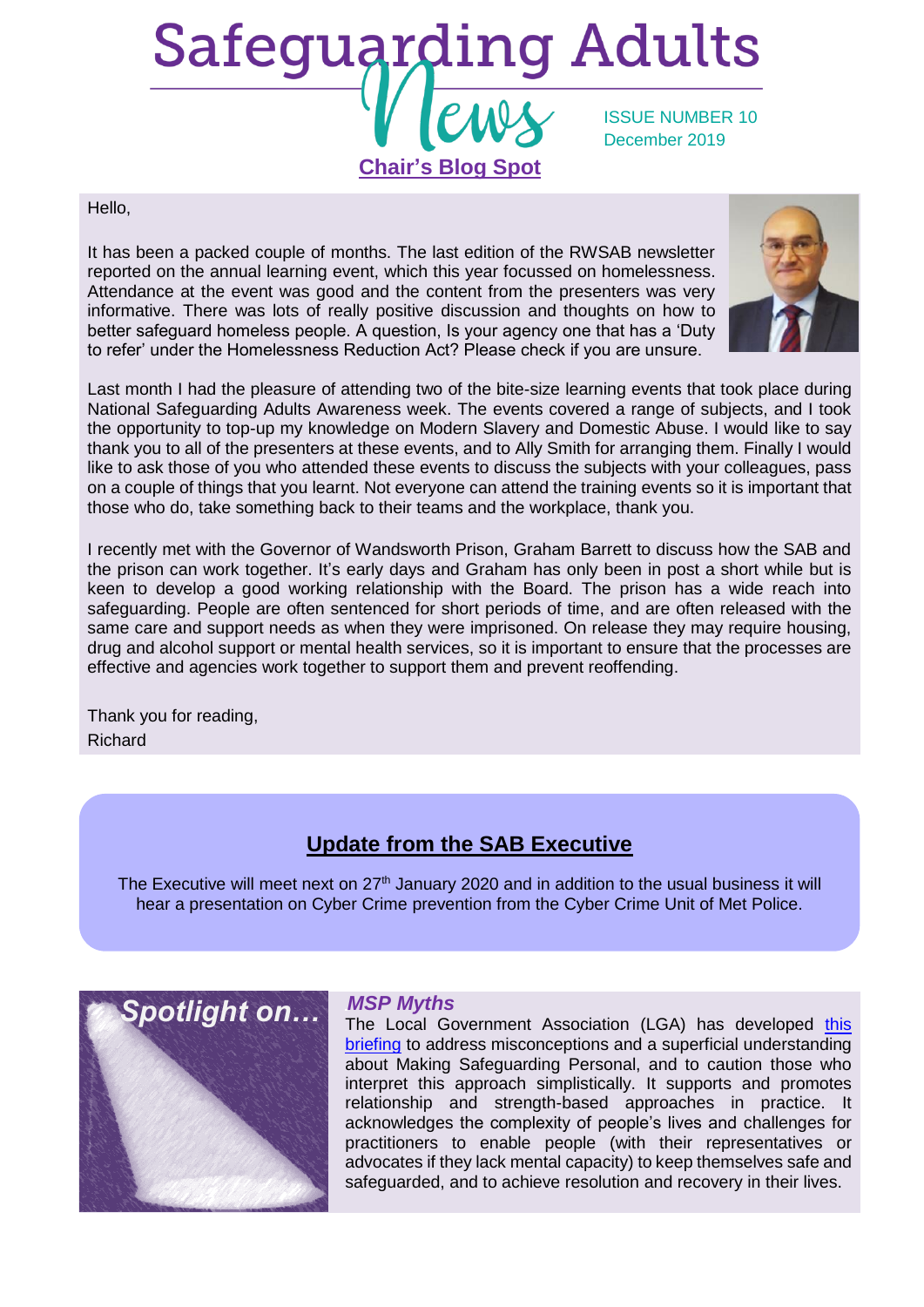#### ISSUE NUMBER 10 December 2019

## **SAR Sub-group**



The SAR sub-group considers all SAR referrals made to the SAB and manages the commission of SARs as well as tracking progress on actions from competed SARs. The sub-group will meet virtually on 19<sup>th</sup>

December 2019 to discuss a paused SAR, the investigation on which by another agency is now nearing completion. There have been no new referrals, a SAR commissioned in July is nearing completion and two others about to commence. Three more SARs will enter Procurement phase in the new year. Actions on existing plans are on track.

## **Performance and Workforce Sub-group**



The Performance and Workforce Sub-group met on 25<sup>th</sup> November 2019. There was a discussion on the effectiveness of the Dashboard and the need to ensure the data sets reported on are meaningful for the SAB

and the Partners. The Sub-group is looking at changing the Dashboard to improve its usefulness and readability. The common safeguarding objective has been implemented in quite a few organisations across the Partnership and some are looking to do so from the start of next financial year with the new sets of objectives for staff. We will be sending out a shortened version of the Self-assessment tool in the new year, so look out for the email!

## **Communication and Engagement Sub-group**



The Communication and Engagement Subgroup met on 7th November 2019 and discussed messages for the National Safeguarding Adults Week, the general look and feel for a new RWSAB website and

engaging with the hard to reach communities.

The Richmond Community Forum met on 11<sup>th</sup> December 2019. Les Jackson gave update on the scam events held throughout the year – 49 events so far, with a total of 4333 people. The online scam videos have had 12,000,000 views so far. More work is planned for hard-to-reach people, with the Crime Prevention Outreach Committee (a sub-set to the RCF) planning to visit Day Centres, Police Liaison Groups and others in attempt to reach people who don't go out much.

The updated Safeguarding Awareness Presentation was approved and will be launched in the new year.

Two **Masterclasses** are arranged for next year and booking is open for the January one:

**Effective Multi-agency working** – 23<sup>rd</sup> January 2020, Wandsworth Professional Development Centre [Book here!](https://www.eventbrite.co.uk/e/rwsab-masterclass-effective-multi-agency-working-tickets-86797931951)

Working with people who take risks – 5<sup>th</sup> March 2020, Twickenham Training Centre

We have published a 7 minute learning on a [large-scale Modern](https://www.richmond.gov.uk/media/18313/large_scale_modern_slavery_sar_seven_minute_briefing.pdf)  [Slavery SAR](https://www.richmond.gov.uk/media/18313/large_scale_modern_slavery_sar_seven_minute_briefing.pdf) done by Lincolnshire SAB, as well as two Homelessness cases – [Andrew](https://www.richmond.gov.uk/media/18315/andrew_sar_seven_minute_briefing.pdf) and [Yi.](https://www.richmond.gov.uk/media/18314/yi_sar_seven_minute_briefing.pdf) Please read them and disseminate learnings in your teams and organisations.

#### **Participation and Feedback**



Please submit short articles highlighting your or colleague's achievements or publicising planned events. We would also like feedback and suggestions on how we can make sure the newsletter is relevant and helpful. Please participate by emailing us at [sab@richmondandwan](mailto:sab@richmondandwandsworth.gov.uk)

[dsworth.gov.uk](mailto:sab@richmondandwandsworth.gov.uk) with the **subject line 'SAB Newsletter'**.